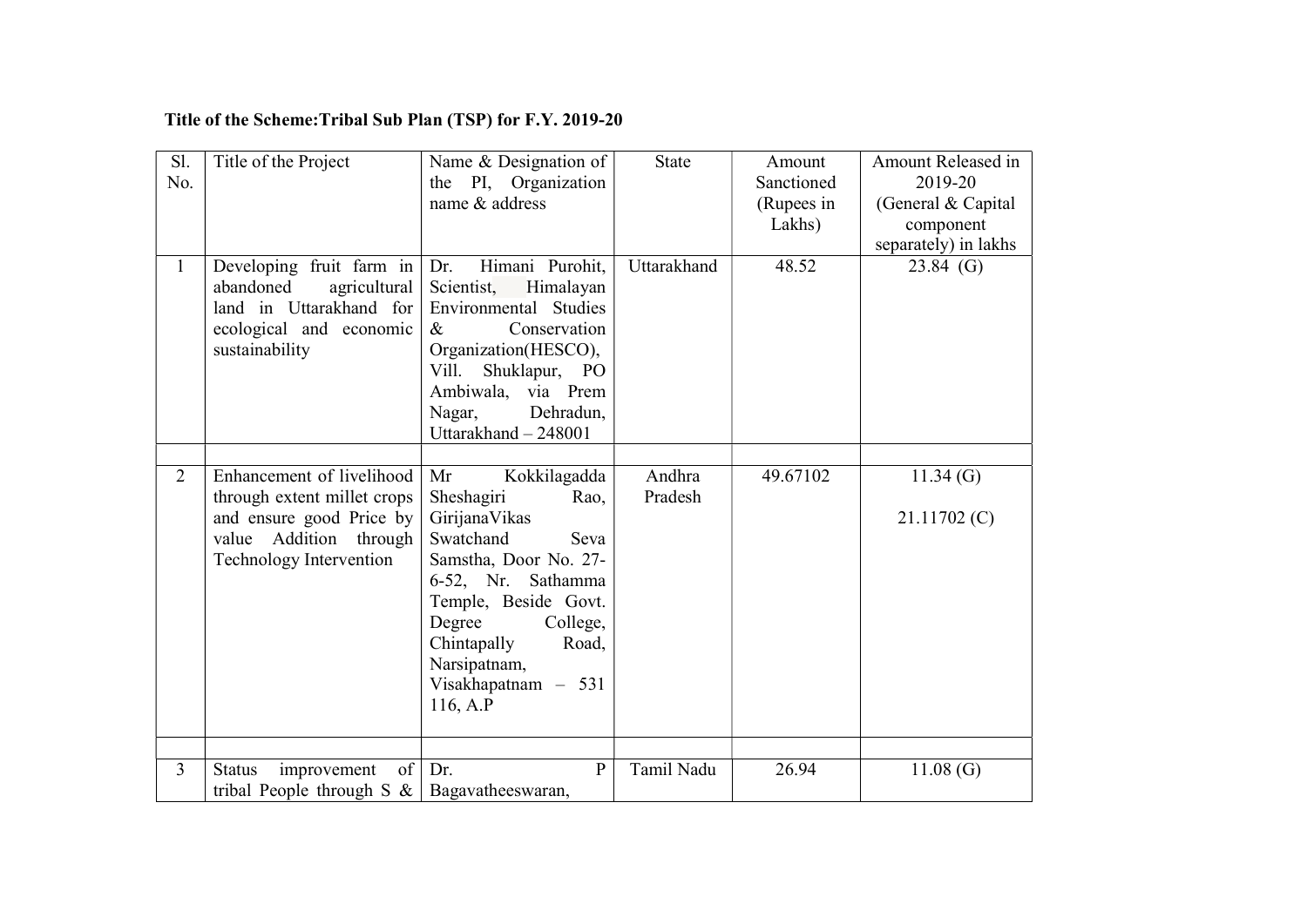|                | T<br>intervention<br>in<br>Kadayalumoodu Panchayat<br>of Kanyakumari District.<br>T.N                                                                                                                                           | Social<br>for<br>Centre<br>Kulala<br>Development,<br>Street,<br>Thirunainarkurichi<br>Ammandivilai<br>$-629$<br>204, K.K.<br>District,<br>Tamil Nadu, India                                                        |                     |        | 4.73 $(C)$                    |
|----------------|---------------------------------------------------------------------------------------------------------------------------------------------------------------------------------------------------------------------------------|--------------------------------------------------------------------------------------------------------------------------------------------------------------------------------------------------------------------|---------------------|--------|-------------------------------|
| $\overline{4}$ | Livestock  <br>Addressing<br>Rearing Issues of Tribal<br>Farmers of Khed Block of<br>District<br>Pune<br>1n<br>Maharashtra for increasing<br>Milk Production                                                                    | Ms. Vaishali Gawandi,<br>Medicinal<br>Plants<br>Conservation<br>Centre<br>and<br>Trust,<br>70, 2nd<br>Floor, LIC Building,<br>Anandilal Poddar Marg,<br>Mumbai<br>Suburban,<br>Mumbai, Maharashtra,<br>Pin: 400002 | Maharashtra         | 26.785 | 9.387(G)<br>1.03(C)           |
| 5              | Improvement of<br>Socio $ $<br>Economic Conditions of<br>Schedule Tribe Dominated<br>Region through Scientific<br>Bee<br>Keeping<br>$\frac{1}{2}$<br>Mayurbhanj<br>District<br>Kaptipada<br>and Udala<br><b>Block of Odisha</b> | Prakash<br>Prof.<br>Prem<br>Singh, Socio<br>Cultural<br>Development<br>Centre(SCDC), Pandia,<br>PO Biridi Road, Dist-<br>Jagatsinghpur,<br>Pin-<br>754111, Odisha                                                  | Odisha              | 34.46  | $3.63 \text{ G}$<br>27.20(C)  |
| 6              | Mass<br>propagation<br>and<br>cultivation of high yielding<br>sea buckthorn cultivars for<br>livelihood improvement in<br>tribal areas of Himachal<br>Pradesh                                                                   | Prof. Virendra Singh,<br>Department of Biology<br>Environmental<br>$\&$<br>Sciences,<br><b>CSK</b><br>Himachal<br>Pradesh<br>Krishi Vishvavidyalaya,                                                               | Himachal<br>Pradesh | 36.74  | $11.7966$ (G)<br>1.4466 $(C)$ |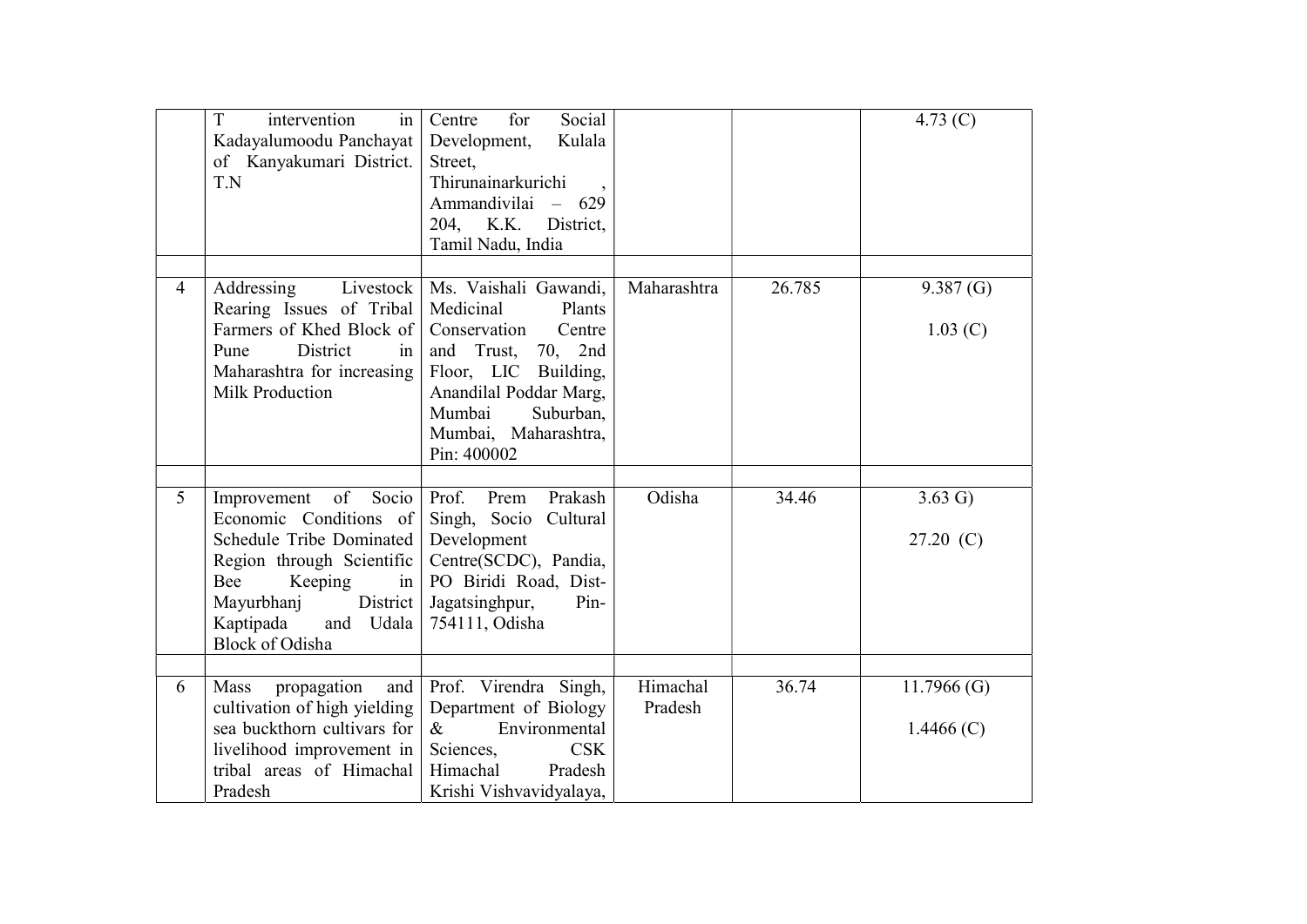|    |                                                                                                                                                                                          | Palampur 176062 HP                                                                                                                                                                                            |             |           |                                     |
|----|------------------------------------------------------------------------------------------------------------------------------------------------------------------------------------------|---------------------------------------------------------------------------------------------------------------------------------------------------------------------------------------------------------------|-------------|-----------|-------------------------------------|
| 7  | "Socio-economic<br>upliftment of rural tribal<br>people of the state of<br>Mizoram<br>through<br>appropriate<br>science<br>and  <br>technology interventions-<br>A CSIR-CMERI initiative | Subrata<br>Kumar<br>Dr.<br>Mandal,<br>Principal<br>Scientist, CSIR-Central<br>Mechanical<br>Engineering<br>Research<br>Institute,<br>Mahatama<br>Gandhi<br>Avenue,<br>713<br>209,<br>Durgapur-<br>West Bengal | West Bengal | 51.35-    | 7.84(G)<br>32.00 $(C)$              |
| 8  | Todas<br>Preservation<br>of<br>Applying<br>Weaving Art<br>Science and Technology                                                                                                         | Kavitha<br>S,KG<br>Dr.<br>College of Arts and<br>Science, KG Campus,<br>365, Thudiyalur Road,<br>Saravanampatti,<br>Coimbatore,<br>Saravanampatti,<br>Tamilnadu - 641035                                      | Tamilnadu   | 20.69     | $\overline{5.97}$ (G)<br>4.50 $(C)$ |
| 9  | Adoption<br>of<br>improved<br>sustainable technologies of<br>Muga culture for elevation<br>of cocoon production in<br>the tribal belt of Assam                                           | Sh. Vijay N., Scientist<br>'B', Central Silk Board,<br>Central<br>Muga<br>Eri<br>Research & Training<br>Lahdoigarh,<br>Institute,<br>Jorhat<br>785<br>700,<br>$\equiv$<br>Assam                               | Assam       | $25.51 -$ | 7.865(G)<br>1.50(C)                 |
| 10 | "Sustainable<br>livelihood<br>tribal<br>generation<br>of<br>community through value<br>added<br>product<br>from                                                                          | Enketeswara<br>Dr<br>Subudhi,<br>Associate<br>professor, Centre for<br>Biotechnology, School                                                                                                                  | Odisha      | 37.32     | 9.402(G)<br>11.30 $(C)$             |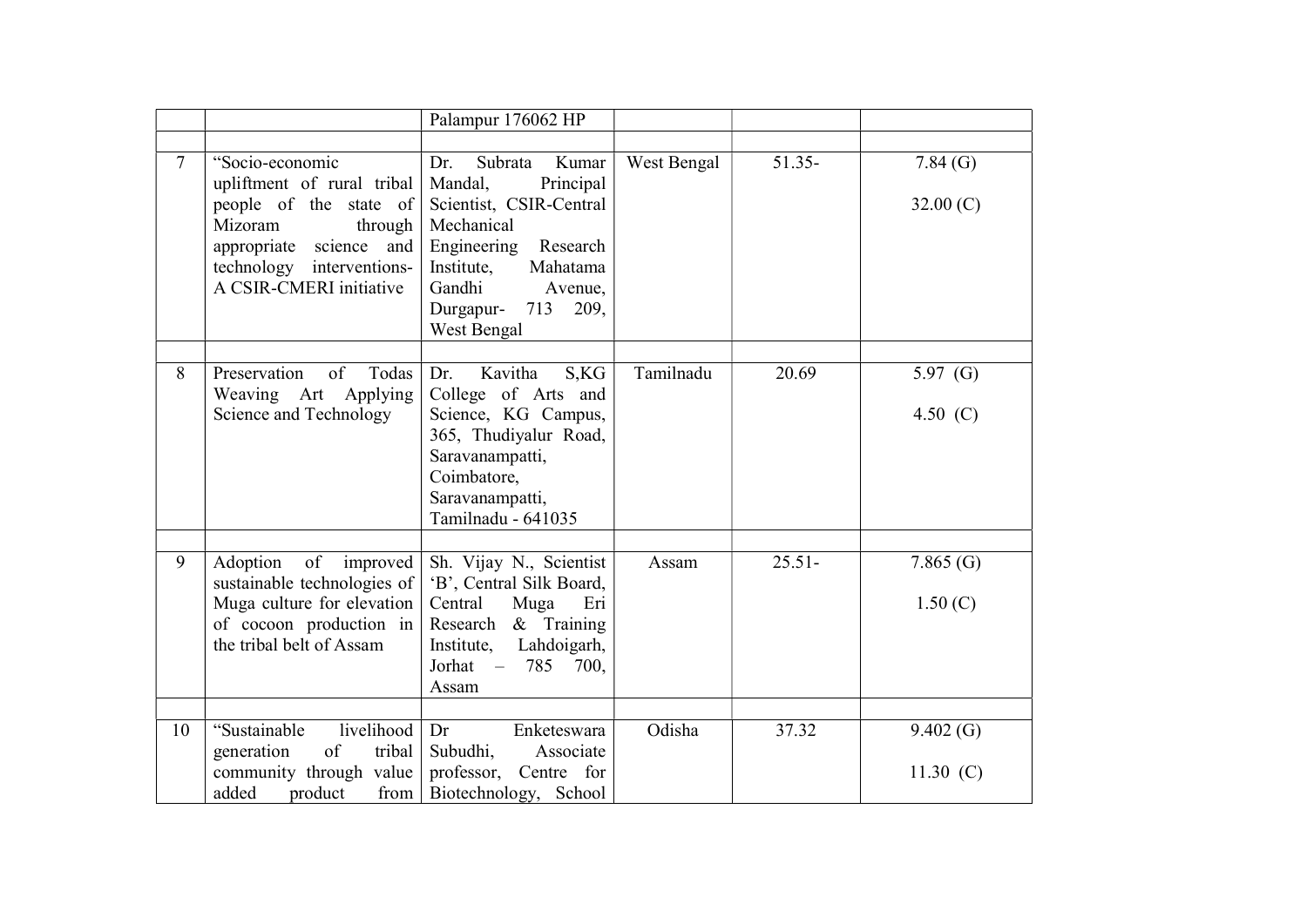|    | Moringa leaves                                                                                                                                                                                                                                        | Pharmaceutical<br>of<br>Siksha<br>Sciences,<br>$\Omega$<br>Anusandhan deemed to<br>University(SoAU),<br>be<br>Kalinganagar, Ghatikia,<br>Bhubaneswar $-751003$                                                                                                             |                      |          |                             |
|----|-------------------------------------------------------------------------------------------------------------------------------------------------------------------------------------------------------------------------------------------------------|----------------------------------------------------------------------------------------------------------------------------------------------------------------------------------------------------------------------------------------------------------------------------|----------------------|----------|-----------------------------|
| 11 | Empowerment of tribal<br>community for sustainable<br>livelihood<br>generation $ $<br>through organic cultivation<br>and production of essential<br>oils from Tulsi                                                                                   | Basudeba<br>Kar,<br>Dr.<br>Assistant<br>Professor,<br>Centre<br>for<br>Biotechnology, School<br>Pharmaceutical<br>$\sigma$<br>Siksha<br>Sciences,<br>$\overline{O}$<br>Anusandhan deemed to<br>University(SoAU),<br>be<br>Kalinganagar, Ghatikia,<br>Bhubaneswar $-751003$ | Odisha               | 53.17    | 13.4143(G)<br>13.6824 $(C)$ |
| 12 | Upgradation of Indigenous<br>skills, design,<br>weaving<br>fabrication<br>and<br>improvement of traditional<br>tools, implements used by<br>for<br>tribal<br>women<br>preservation of traditional<br>handicrafts<br>tribal<br>of<br>Arunachal Pradesh | Dr Toko Papu, Rural<br>Mahila Welfare society,<br>Village-Deed,<br>Lower<br>Subansiri<br>district,<br>Deed-<br>791120,<br>Arunachal Pradesh                                                                                                                                | Arunachal<br>Pradesh | 34.19226 | 11.52(G)<br>$11.15226$ (C)  |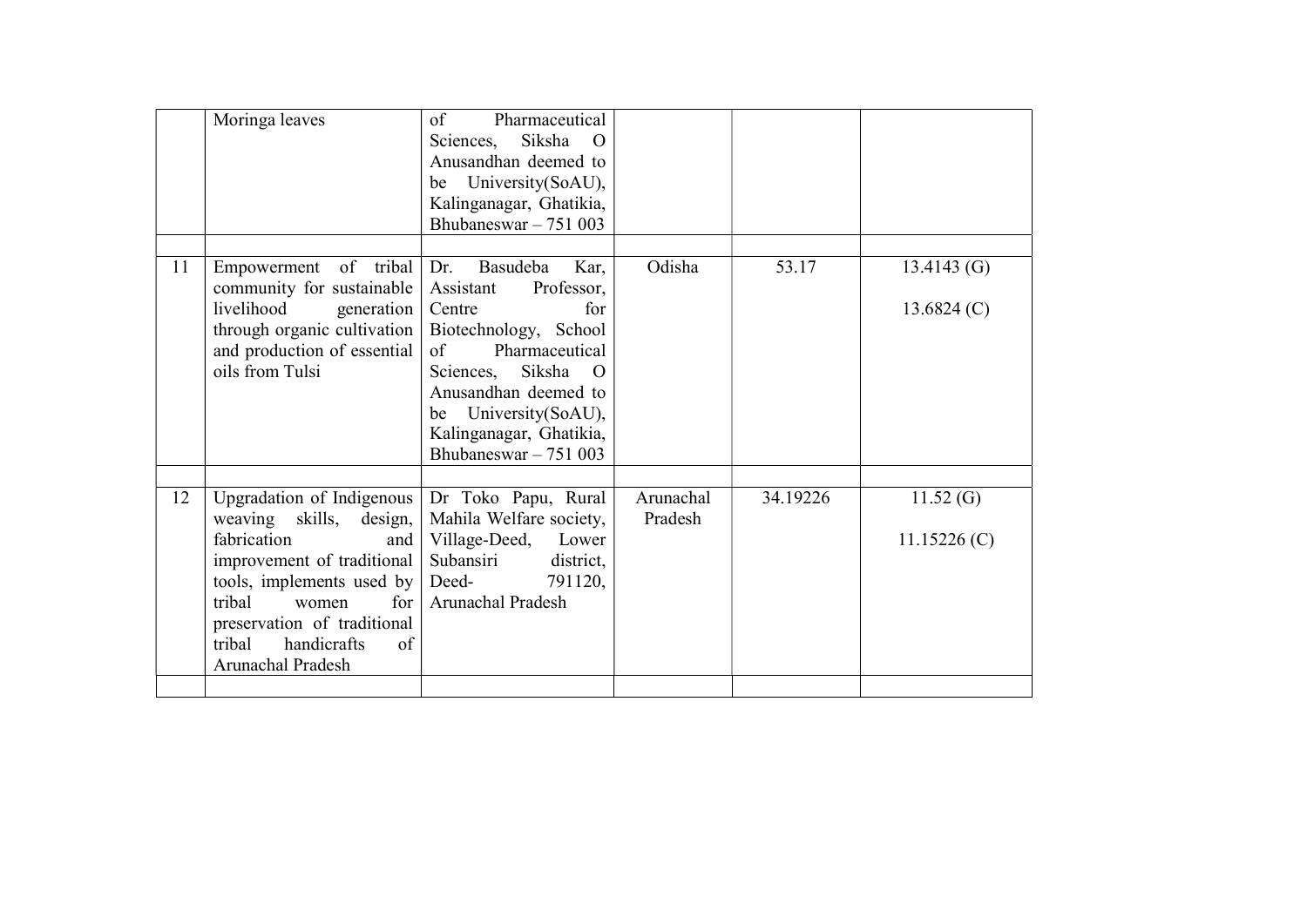| 13 | Socio-Economic<br>Upliftment<br>of<br>Tribal<br>Women<br>Through  <br>Improvement of Handloom<br>Weaving<br>and  <br>Commercialisation of GI<br>Shawls      | Visenuo<br>Aiko,<br>Dr.<br>Executive<br>Director,<br>Chakhesang<br>Women<br>Welfare<br>Society<br>T.Chikri,<br>$(CWWS)$ ,<br>Pfutsero<br>797107,<br>$\overline{\phantom{a}}$<br>Phek District, Nagaland | Nagaland           | 52.8095  | 9.538(G)<br>24.21(C)    |
|----|-------------------------------------------------------------------------------------------------------------------------------------------------------------|---------------------------------------------------------------------------------------------------------------------------------------------------------------------------------------------------------|--------------------|----------|-------------------------|
| 14 | Enhancing Beekeeping as a<br>Sustainable<br>Rural<br>Livelihood in the Ukhrul<br>District of Manipur                                                        | Dr. Franky Varah, Hill<br>Development<br>Area<br>Society,<br>Ukhrul,<br>Imphal, 795142                                                                                                                  | Manipur            | 42.8864  | 9.387(G)<br>25.3724 (C) |
| 15 | of<br>Upliftment<br>tribal $ $<br>population of Golaghat<br>district of Assam through<br>bio-input based organic<br>ginger production                       | Dr. L.C. Bora, Professor<br>Coordinator<br>$\&$<br>(Biopesticide),<br>Department of Plant<br>Pathology,<br>Assam<br>Agriculture University<br>$(AAU)$ , Jorhat - 785<br>013, Assam                      | Assam              | 46.35167 | 13.44(G)<br>9.03167 (C) |
| 16 | Improvement In Socio - Dr. Anuradha Sharma,<br>Economic Conditions Of<br>Tribals Of Suru Zanskar<br>Valley (Kargil) Through<br>Technological Intervention   | Associate<br>Professor,<br>of<br>Department<br>Geography, University<br>of Jammu, Jammu -<br>180 006                                                                                                    | Jammu &<br>Kashmir | 46.4212  | 13.5676 (G)<br>15.50(C) |
| 17 | "Conferences<br>$SC-ST$ Dr<br>on<br>Entrepreneurship<br>$\&$<br>Women Empowerment" to<br>be held on $5^{\text{th}}$ , $12^{\text{th}}$ and $19^{\text{th}}$ | D<br><sub>S</sub><br>Rawat,<br>Chairman,<br><b>MSME</b><br>Export<br>Promotion<br>Council, MSME House,                                                                                                  | New Delhi          | 15.00    | 12.00(G)                |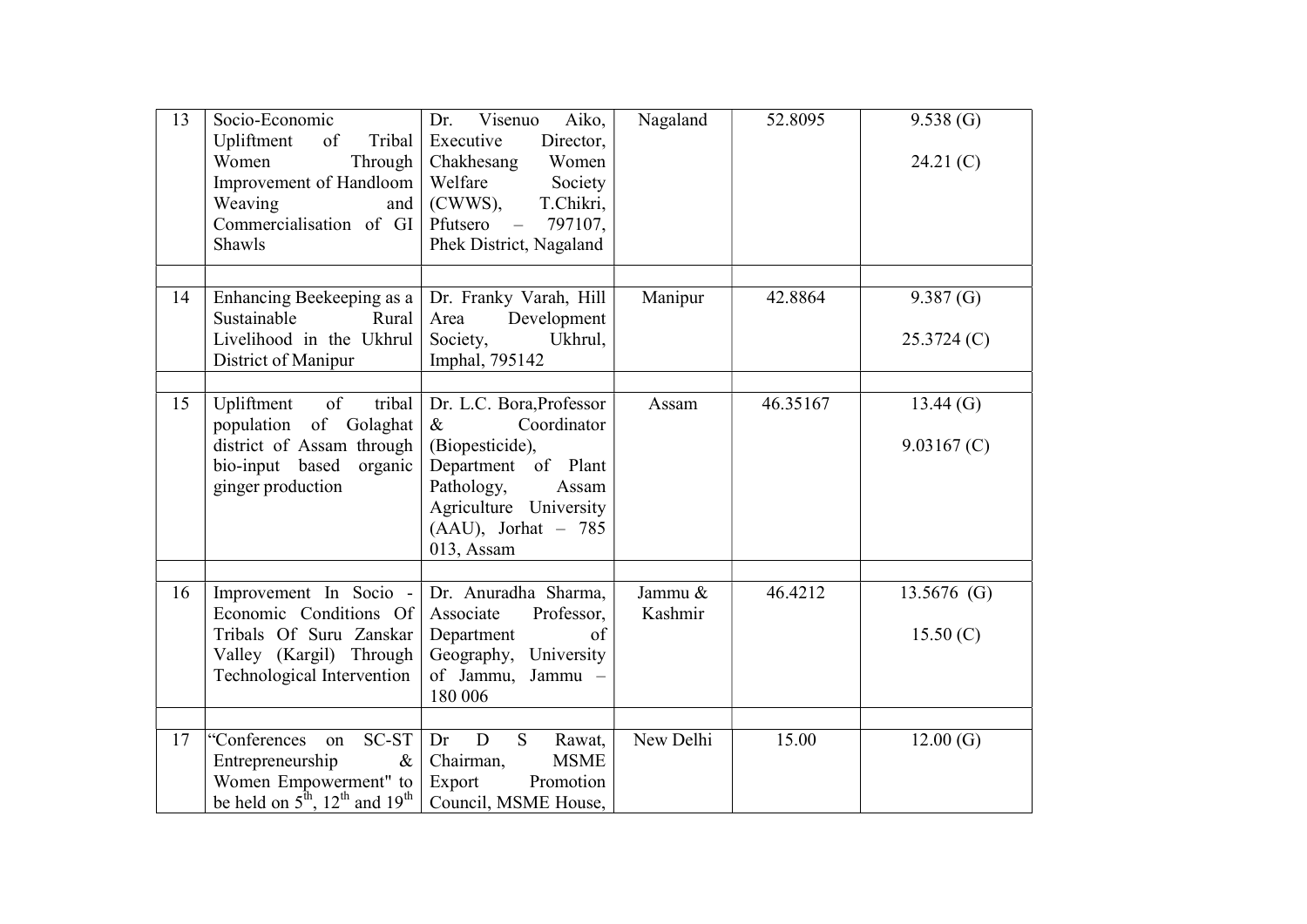|    | December<br>Meghalaya, Tripura and<br>Manipur respectively and<br>by<br>organized<br><b>MSME</b><br><b>Export Promotion Council</b>                               | , 2019 at $ C-9/9848$ , Vasant Kunj,<br>New Delhi -110 070                                                                                                                                                                                                                                                         |                      |         |                         |
|----|-------------------------------------------------------------------------------------------------------------------------------------------------------------------|--------------------------------------------------------------------------------------------------------------------------------------------------------------------------------------------------------------------------------------------------------------------------------------------------------------------|----------------------|---------|-------------------------|
| 18 | Developing<br>pisciculture<br>(Fish rearing) in terrace<br>farming system for the<br>economic upliftment of the<br>tribal<br>population<br>of<br>Nagaland         | Vesa Hiese,<br>Associate<br>Kohima<br>Professor,<br>College,<br>Science<br>Jotsoma-797002,<br>Nagaland                                                                                                                                                                                                             | Nagaland             | 43.72   | 8.24(G)<br>20.00(C)     |
| 19 | Techno interventions for<br>tribal<br>improvement<br>mycoplasmosis<br>through<br>vaccination in sheep and<br>goat                                                 | Mohd.<br>Yatoo,<br>Iqbal<br>Faculty of Veterinary<br>Sciences and Animal<br>Husbandry,<br>Shuhama<br>$\&$<br>(FVSc)<br>AH<br>Sher<br>Shuhama),<br>e<br>Kashmir University of<br>Agricultural<br>Science<br>and<br>Technology,<br>Shalimar<br>Campus,<br>Srinagar-<br>190025,<br>Jammu and<br>Kashmir<br>(SKUAST-K) | Jammu and<br>Kashmir | 40.78   | 11.14(G)<br>15.00(C)    |
| 20 | Application<br>of<br>indigenously<br>developed<br>biomass fired cum solar<br>hybrid dryer & animal feed<br>crusher for value addition<br>and<br>economic<br>socio | Nesatalu<br>Hiese,<br>Dr.<br>Nagaland Science<br>$\&$<br>Technology<br>Council<br>(NASTEC), Science &<br>Technology Complex,<br>Below Civil secretariat,                                                                                                                                                           | Nagaland             | 68.0148 | 11.89(G)<br>44.82480(C) |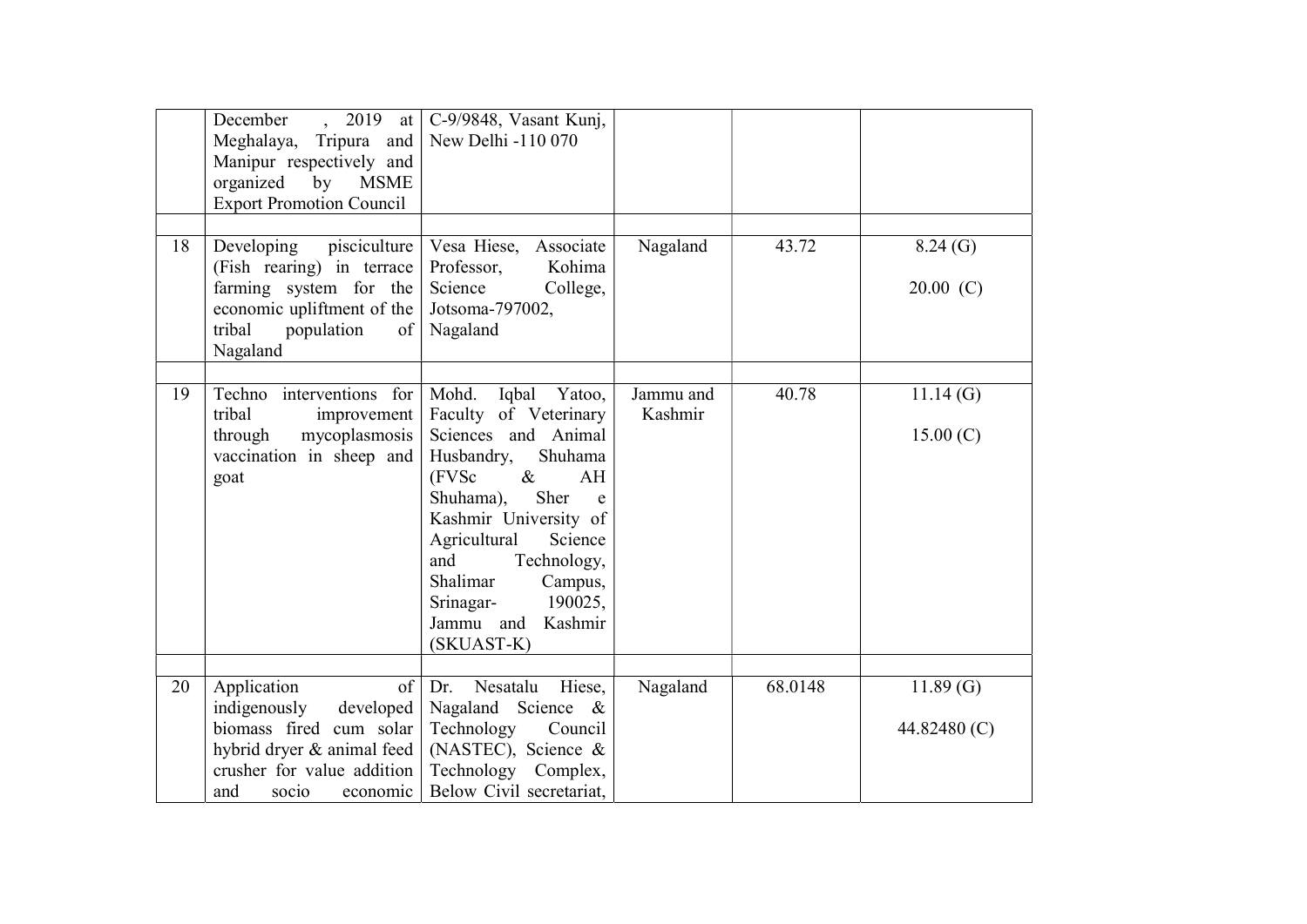|    | upliftment of rural tribal   Kohima-797004                                                                                                                                                                                                             |                                                                                                                                                                                                                                                                                                                                                                                                                |                    |         |                          |
|----|--------------------------------------------------------------------------------------------------------------------------------------------------------------------------------------------------------------------------------------------------------|----------------------------------------------------------------------------------------------------------------------------------------------------------------------------------------------------------------------------------------------------------------------------------------------------------------------------------------------------------------------------------------------------------------|--------------------|---------|--------------------------|
|    | population of Nagaland                                                                                                                                                                                                                                 |                                                                                                                                                                                                                                                                                                                                                                                                                |                    |         |                          |
| 21 | Technological<br>Interventions<br>for<br>Enhancing<br>Productivity,<br>Scalability<br>and<br>Value<br>Addition to Obtain Fiber<br>from a Local Plant (Urtica<br>Dioica) for Tribals<br>$\frac{1}{2}$ in<br>Nagaland: A Waste<br>to<br>Wealth Programme | S P<br>Selvaraj,<br>Dr<br>Professor<br>$\&$<br>Head,<br>of<br>Department<br>Electronics<br>$\&$<br>Instrumentation<br>Engineering,<br>Bannari<br>Amman Institute<br>of<br>Technology,<br>Alathukombai-<br>Post,<br>Sathyamangalam-<br>638401, Erode Distt.<br>Tamil Nadu AND Dr<br>Zavei Hiese, Member<br>Secretary,<br>Nagaland<br>Science & Technology<br>Council<br>(NASTEC),<br>Kohima-797004,<br>Nagaland | Nagaland           | 68.8212 | 11.7176(G)<br>30.29(C)   |
| 22 | Livelihood<br>Enhancement  <br>Economic  <br>and<br>Empowerment of Gujjar<br>Bakerwal<br>Tribals<br>and<br>through Rural Technology<br>Interventions in District<br>Rajouri (J&K), India                                                               | Mohd<br>Dr.<br>Hanief,<br>Professor,<br>Assistant<br>Department of Botany,<br>School of Biosciences<br>and<br>Biotechnology,<br>Shah<br>Baba<br>Ghulam<br>Badshah<br>University,<br>Rajouri,<br>Dhanore,<br>Jammu & Kashmir -<br>185234                                                                                                                                                                        | Jammu &<br>Kashmir | 13.12   | 5.50 $(G)$<br>4.50 $(C)$ |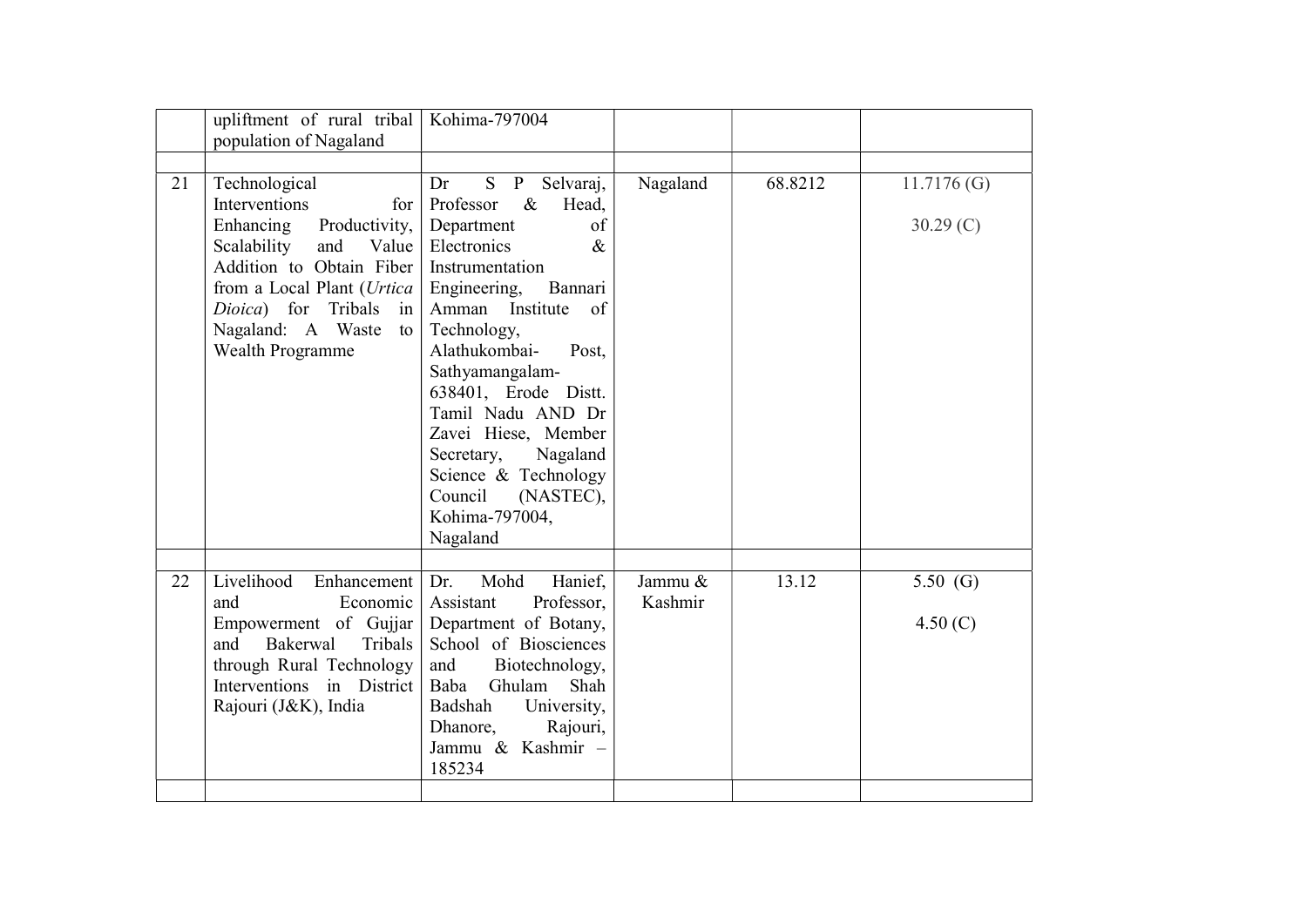| 23 | Low carbon technology<br>based sustainable habitat,<br>and<br>clean<br>sanitation<br>drinking water for a tribal<br>village of Tripura                                             | Shamik<br>Mr.<br>N B<br>Dasadhikari,<br>for<br>Institute<br>Rural<br>Technology,<br>"ARKANEER",<br>Sekerkote,<br>West<br>Tripura, Pin: 799130                                          | Tripura  | 74.67785 | $8.5763$ (G)<br>37.9981 (C) |
|----|------------------------------------------------------------------------------------------------------------------------------------------------------------------------------------|----------------------------------------------------------------------------------------------------------------------------------------------------------------------------------------|----------|----------|-----------------------------|
| 24 | Innovative<br>technological<br>interventions to address<br>basic needs of the tribal<br>farming people of Ladakh<br>region                                                         | Vikas<br>Dr.<br>Gupta, Subject<br>Matter<br>Specialist<br>Plant<br>Protection,<br>Krishi<br>Kendra-Leh<br>Vigyan<br>(Ladakh), KVK-Leh,<br>SKUAST-K, Stakna,<br>Leh-194101              | Ladakh   | 48.5212  | $13.1676$ (G)<br>5.50 $(C)$ |
| 25 | Socio-economic<br>development<br>through<br>technology intervention for<br>sustainable muga culture<br>among tribal communities<br>in Nagaland                                     | Prof. L. N. Kakati,<br>University,<br>Nagaland<br>Hqs.<br>Lumami,<br>P.O.<br>Lumami-798627, Dist.<br>Zunheboto, Nagaland                                                               | Nagaland | 70.27858 | 10.00(G)<br>51.44848 (C)    |
| 26 | Extending<br>benefits<br>biomedical<br>science<br>and  <br>technology of SC and ST<br>communities through all<br>level<br>participatory  <br><b>ST</b><br>engagement<br>Components | of Dr. Roy Joseph, Sree<br>Chitra Tirunal Institute<br>for Medical Sciences &<br>Technology,<br><b>Biomedical Technology</b><br>Poojapura,<br>Wing,<br>Trivandrum, Kerala -<br>695 012 | Kerala   | 301.4336 | 60.3112(G)                  |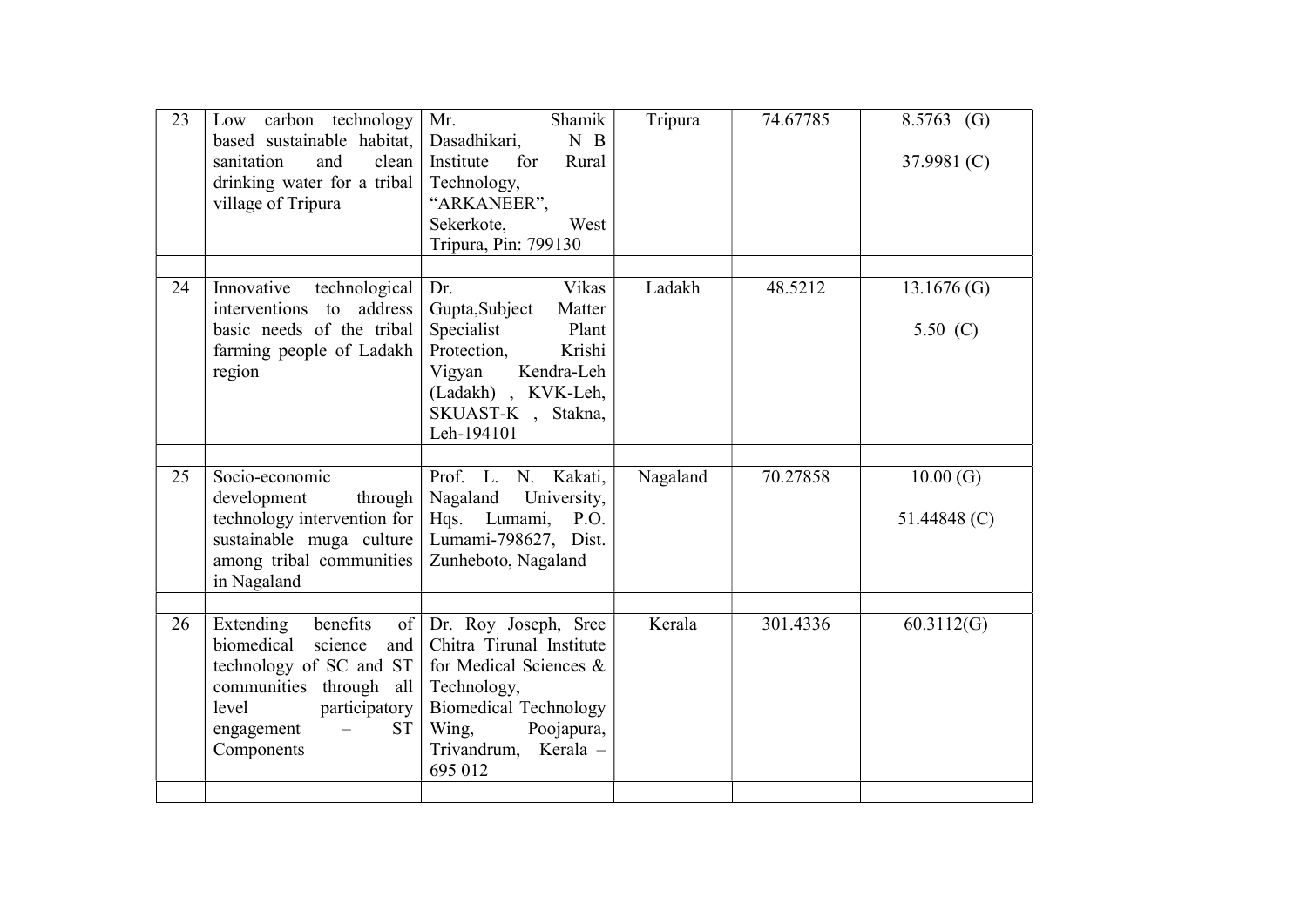| 27 | Participatory<br>fishery<br>resource mapping and fish<br>calendar to enhance the<br>livelihood security of Irula<br>tribal fishers of Vellar-<br>Pichavaram-Coleroon<br>backwater ecosystem            | Dr.<br>Ayyaru<br>Gopalakrishnan,<br>CAS<br>Marine<br>Biology,<br>in<br>Annamalai University,<br>Parangipettai,<br>Portonovo Tamil Nadu<br>$-608502$                                                                                                                  | Tamil Nadu        | 43.565   | 12.14(G)                  |
|----|--------------------------------------------------------------------------------------------------------------------------------------------------------------------------------------------------------|----------------------------------------------------------------------------------------------------------------------------------------------------------------------------------------------------------------------------------------------------------------------|-------------------|----------|---------------------------|
| 28 | Promotion of sericulture in<br>tribal farmers as livelihood<br>initiatives                                                                                                                             | Mr. M.N Venkatesh,<br>Creative-Social,<br>Educational<br>$\&$<br>Economical<br>Development Society,<br><b>CREATIVE</b><br>SEEDS(ANKURAM),<br>$5-110/1$ ,<br>Saraswati<br>M.R.<br>Nagar,<br>Palle,<br>517<br>Tirupati-<br>517,<br>Chittor District, Andhra<br>Pradesh | Andhra<br>Pradesh | 39.33    | 5.81 $(G)$                |
|    |                                                                                                                                                                                                        |                                                                                                                                                                                                                                                                      |                   |          |                           |
| 29 | Empowerment of Tribal<br>of<br>population<br>selected<br>district of<br>Assam<br>by<br>scientific exploration<br>$\sigma$ f<br>Balbisiana -<br>Musa<br>a<br>versatile medicinal plant of<br>northeast. | Dr. Rajlakshmi Devi,<br>Institute of Advance<br>Study in Science and<br>Technology,<br>Paschim<br>Boragaon, Garchuk<br>Guwahati - 781 035,<br>Assam                                                                                                                  | Assam             | 71.31636 | 20.6104(G)<br>12.92836(C) |
| 30 |                                                                                                                                                                                                        | Dr. Tamilselvan G M                                                                                                                                                                                                                                                  | Tamil Nadu        | 39.64100 | 5.984 $(G)$               |
|    | Technological<br>interventions for enhancing<br>productivity,<br>scalability                                                                                                                           | Sri Krishna College of<br>Technology                                                                                                                                                                                                                                 |                   |          | 12.476(C)                 |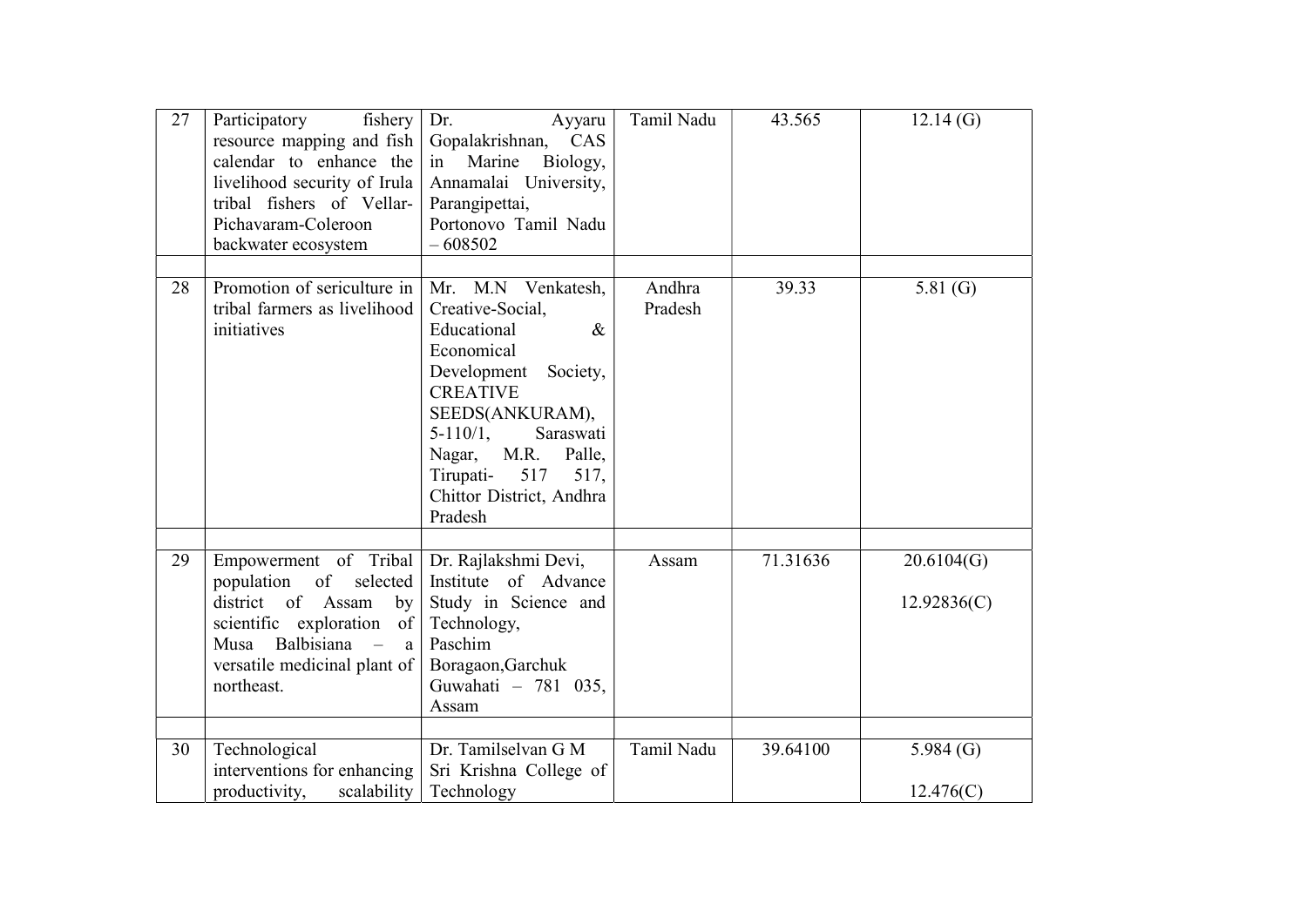|    | and value addition to smart<br>biogas community plant<br>for tribals.                                                                                                          | Kovaipudur,<br>Coimbatore $-641042$<br>Tamil Nadu                                                                                  |                      |            |                          |
|----|--------------------------------------------------------------------------------------------------------------------------------------------------------------------------------|------------------------------------------------------------------------------------------------------------------------------------|----------------------|------------|--------------------------|
| 31 | Stressed speech analysis in<br>tribal<br>language<br>$\sigma$<br>Arunachal Pradesh.                                                                                            | Dr. Yang Saring,<br>National Institute<br>of<br>Technology<br>Yupia,<br>Papumpare,<br>Naharlagun<br>Arunachal Pradesh -<br>791 110 | Arunachal<br>Pradesh | 28.66961   | 8.84436(G)<br>1.62129(C) |
| 32 | Science Technology and<br>Hub<br>for<br>Innovation<br>development of Scheduled<br>Tribe<br>in<br>Medchal-<br>Malkajgiri<br>district<br>of<br>Telangana<br>state.<br>Telangana. | Dr. Suresh Merugu,<br><b>CMR</b><br>College<br>of<br>Engineering<br>and<br>Technology,<br>Medchal<br>(D),<br>Hyderabad $-501404$   | Andhra<br>Pradesh    | 298.57716  | 31.08(G)<br>211.33716(C) |
| 33 | alleviation<br>and<br>Poverty<br>upliftment of tribal women<br>through<br>mechanized<br>manufacturing<br>of<br>traditional ornaments and<br>house hold products                | Dr. Muralidhar Nayak<br>Bhukya<br>Institute<br>of<br>Aeronautical<br>Engineering<br>Dundigal, Hyderabad -<br>500 043<br>Telangana  | Telangana            | 160.10115  | 26.08(G)<br>86.76115(C)  |
| 34 | ST/SC<br>of<br>Proposal<br>community<br>development<br>programme<br>IASST,<br>in<br>Guwahati.                                                                                  | Dr. Mojibur Rohman<br>Khan,<br>Institute<br>of Advance<br>Study in Science and                                                     | Assam                | 1399.71508 | 256.118(G)               |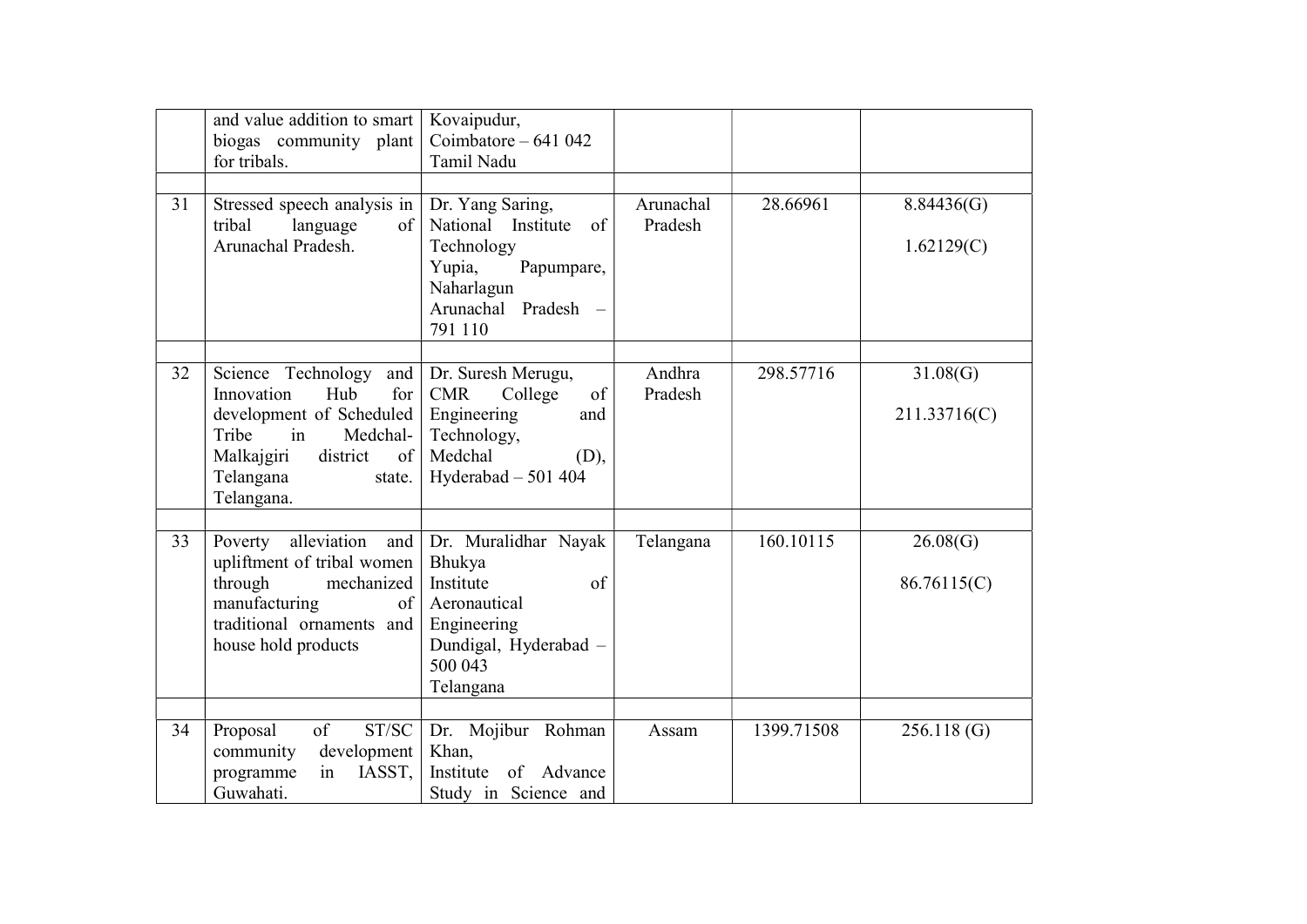|    |                                                                                                                                                                            | Technology (IASST),<br>PaschimBoragaon,<br>Garchuk,<br>Guwahati - 781035,<br>Assam                                                                  |            |          |                           |
|----|----------------------------------------------------------------------------------------------------------------------------------------------------------------------------|-----------------------------------------------------------------------------------------------------------------------------------------------------|------------|----------|---------------------------|
| 35 | Scaling up of Technology<br>developed for Manually<br>Operated Equipment for<br>Bamboo<br><b>Stripes</b><br>Manufacturing                                                  | Prof. Sachin D Kore<br>Department<br>of<br>Mechanical<br>Engineering<br>Indian<br>Institute<br>$\sigma$ f<br>Technology, Goa<br>Ponda, Goa $-40340$ | Goa        | 43.85975 | 5.45 $(G)$<br>32.95975(C) |
| 36 | Fortification<br>Food<br>to Combat<br>Technology<br>Primary<br>Health<br>Care<br>Deficiencies and Economic<br><b>Empowerment of Dwellers</b><br>in Forest Fringe Villages. | Dr. Indhuleka,<br>Sri Krishna College of<br>Engineering<br>and<br>Technology<br>Coimbatore,<br>Tamil<br>Nadu - 641 008                              | Tamil Nadu | 60.21057 | 11.53726(G)<br>25.538(C)  |
| 37 | reduction<br>Drudgery<br>$\sigma$ f<br>tribal women through S&T<br>intervention in betel nut<br>cutting tool.                                                              | Dr. S.K. Kakoty<br>Department<br>of<br>Mechanical<br>Engineering,<br>Indian<br>Institute<br>of<br>Technology Guwahati,<br>Guwahati - 781 039        | Assam      | 19.80000 | 8.00(G)<br>10.00(C)       |
| 38 | Fighting COVID-19: Call<br>for Proposals                                                                                                                                   | Technology<br>Development<br>Board,<br>Viswakarma<br>Bhavan,                                                                                        | Delhi      | 250.00   | 250.00(G)                 |